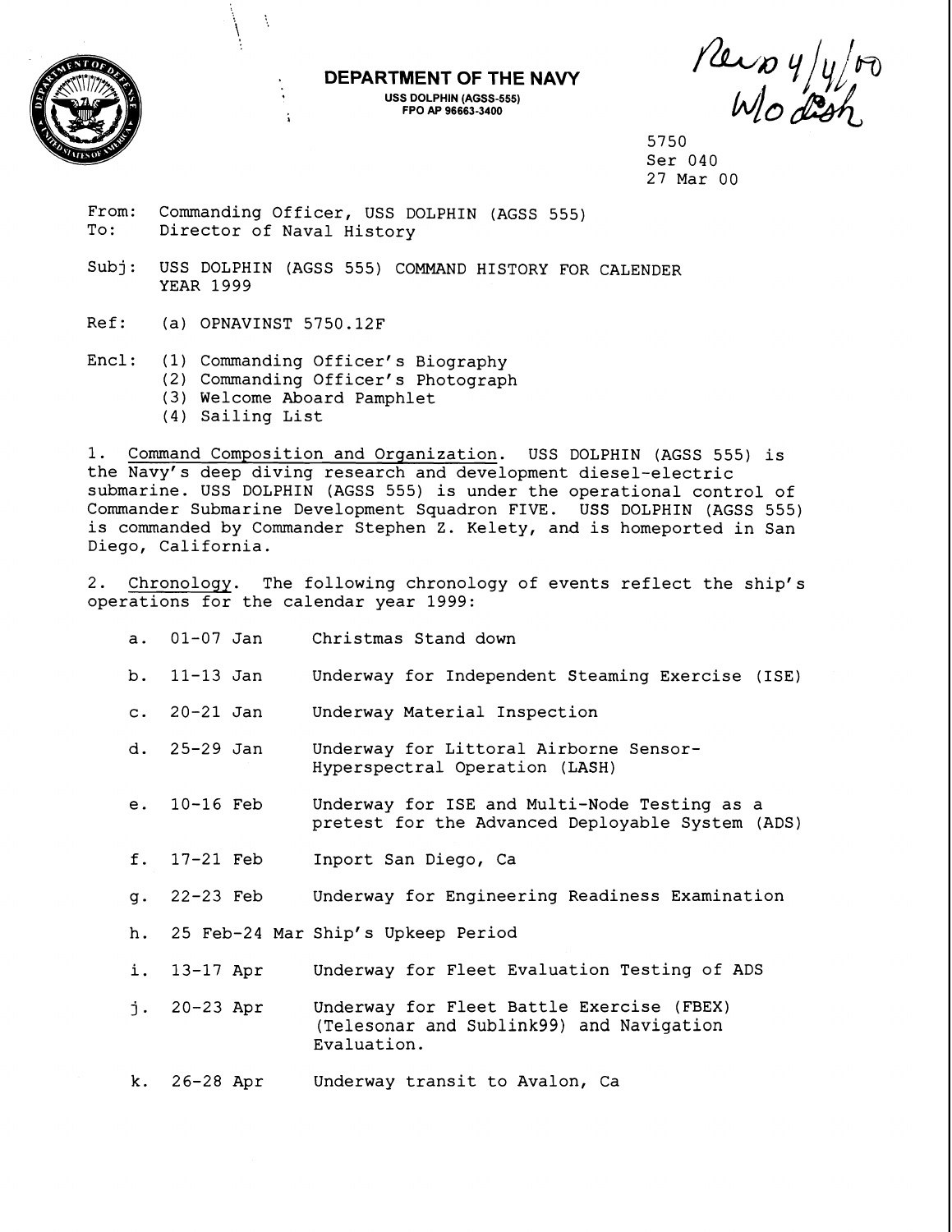|           | YEAR 1999:    | Subj: USS DOLPHIN (AGSS 555) COMMAND HISTORY FOR CALENDAR                                                                                                                                                                           |
|-----------|---------------|-------------------------------------------------------------------------------------------------------------------------------------------------------------------------------------------------------------------------------------|
|           | 1. 28 Apr     | Moored to Coast Guard mooring buoy Avalon, Ca                                                                                                                                                                                       |
| m.        | 29-30 Apr     | Underway transit to San Diego, Ca                                                                                                                                                                                                   |
| n.        | 07-14 May     | Underway for FBEX phase II (SWELLEX99)                                                                                                                                                                                              |
| $\circ$ . | 19-26 May     | Underway for ADS testing                                                                                                                                                                                                            |
| $p$ .     | $01 - 08$ Jun | Underway for Littoral Warfare Advanced Deployment<br>(LWAD) 99-2                                                                                                                                                                    |
|           |               | q. 09 Jun-05 Jul Ship's Pre-overseas Movement Upkeep Period                                                                                                                                                                         |
| $r$ .     | $07$ Jul      | Lieutenant Carville Webb relieved Lieutenant<br>Stephen Canfield as Engineer Officer.                                                                                                                                               |
|           | s. 08-10 Jul  | Underway for Sea trials and Operational Readiness<br>Examination                                                                                                                                                                    |
|           | t. 19-27 Jul  | Departed for Pacific Northwest Deployment<br>(PACNORWEST). Transited from San Diego, Ca to<br>Coos Bay, Or                                                                                                                          |
|           | u. 28 Jul     | Inport Coos Bay, Or                                                                                                                                                                                                                 |
| v.        |               | 29 Jul-2 Aug Transited from Coos Bay, Or to Bangor, Wa                                                                                                                                                                              |
| X.        | $3-08$ Aug    | Inport Bangor, Wa                                                                                                                                                                                                                   |
| y.        | $9-13$ Aug    | Conducted daily operations for testing in<br>Dabob Bay, Bangor, Wa in support of Applied<br>Research Laboratory (ARL), Penn State Torpedo<br>Testing, Littoral Sea Mine Sensors Test, and<br>Autonomous Onboard Sensor System Test. |
| z.        | 14-16 Aug     | Inport Bangor, Wa                                                                                                                                                                                                                   |
| aa.       | $17-18$ Aug   | Transited from Bangor, Wa to Nanoose, Canada                                                                                                                                                                                        |
| bb.       | 19-20 Aug     | Conducted daily operations in support of torpedo<br>testing for ARL Pen State on the joint<br>US-Canadian maritime test range Nanoose, Canada                                                                                       |
| cc.       | $21 - 22$ Aug | Inport Nanoose, Canada                                                                                                                                                                                                              |
| dd.       | 23-25 Aug     | Conducted daily operations in support of the<br>Canadian Multistatic Sonobuoy Test and DARPA Wet<br>Sat torpedo exercise on the joint US-Canadian<br>maritime test range Nanoose, Canada                                            |

 $\overline{c}$